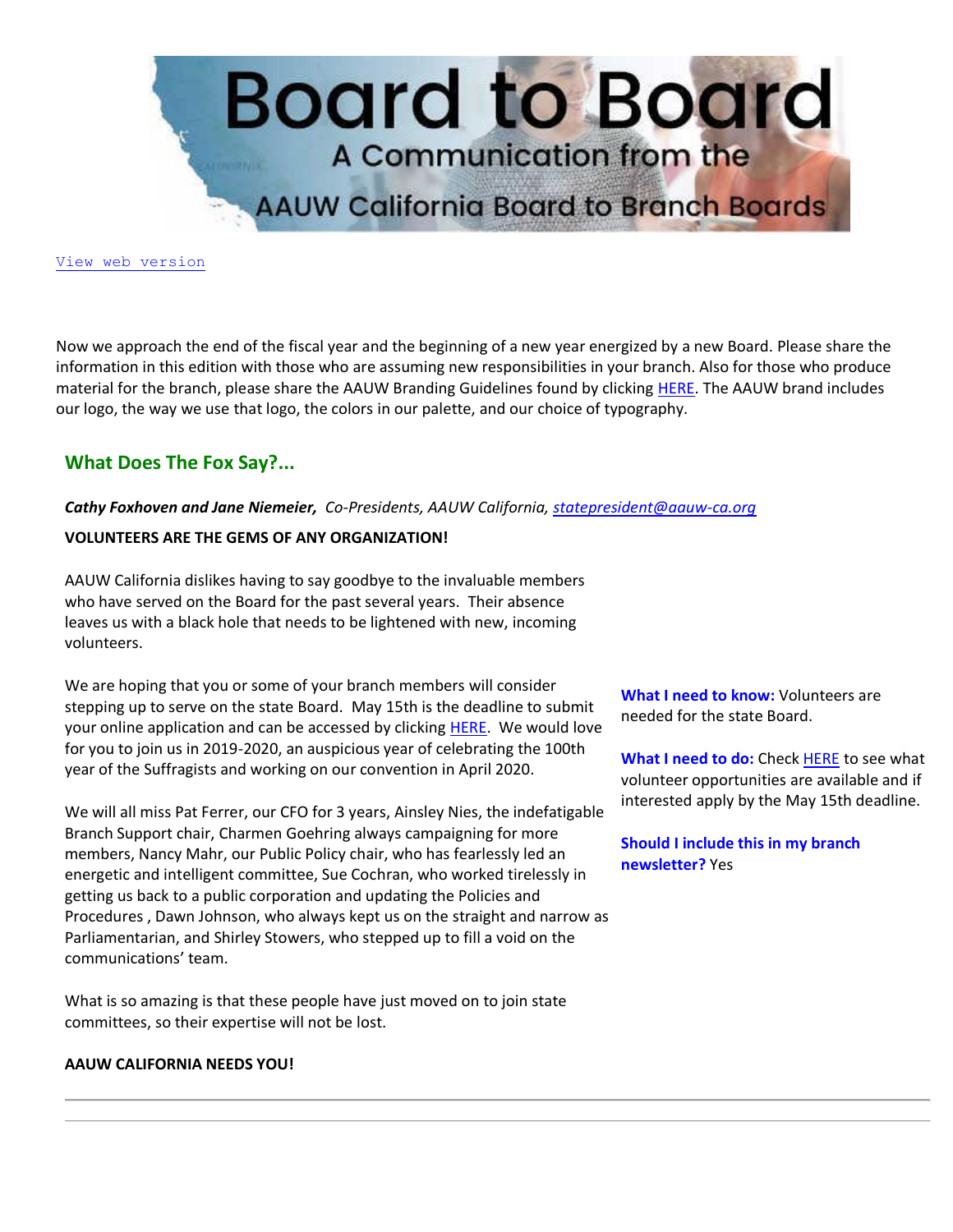## **AAUW FUND**

*Dianne Owens, Director, AAUW Fund Committee Chair, [aauwfund@aauw-ca.org](mailto:aauwfund@aauw-ca.org)*

## **CONGRATULATIONS TO THE TOP 10!**

Congratulations to all of you for donating \$471,581 to AAUW Fund in 2018!

## **The Top 10 branches for total contributions were:**

- 1) Danville-Alamo-Walnut Creek \$32,207.
- 2) Marin, Inc. \$30,960.
- 3) San Jose, Inc. \$27,438.
- 4) Roseville-South Placer \$16,970.
- 5) Morgan Hill \$15,171.
- 6) Sunnyvale-Cupertino \$14,863.
- 7) Long Beach \$14,789.
- 8) Hayward-Castro Valley \$13,074.
- 9). Redding \$11,364.
- 10. Napa County \$10,239.

#### **The Top 10 branches per capita were:**

- 1) San Fernando Valley \$202.05.
- 2) Berkeley \$189.62.
- 3) Marin, Inc. \$178.96.
- 4) San Diego \$141.79
- 5) Danville-Alamo-Walnut Creek \$129.35.
- 6) Woodland \$124.81.
- 7) La Palma-Cerritos \$124.79.
- 8) Hayward-Castro Valley, Inc. \$119.94.
- 9) Sunnyvale- Cupertino \$116.12

**What I need to know:** The Fund Luncheons will be held in October at the same locations as last year.

**What I need to do:** Save the date for your luncheon.

**Should I include this in my branch newsletter?** Yes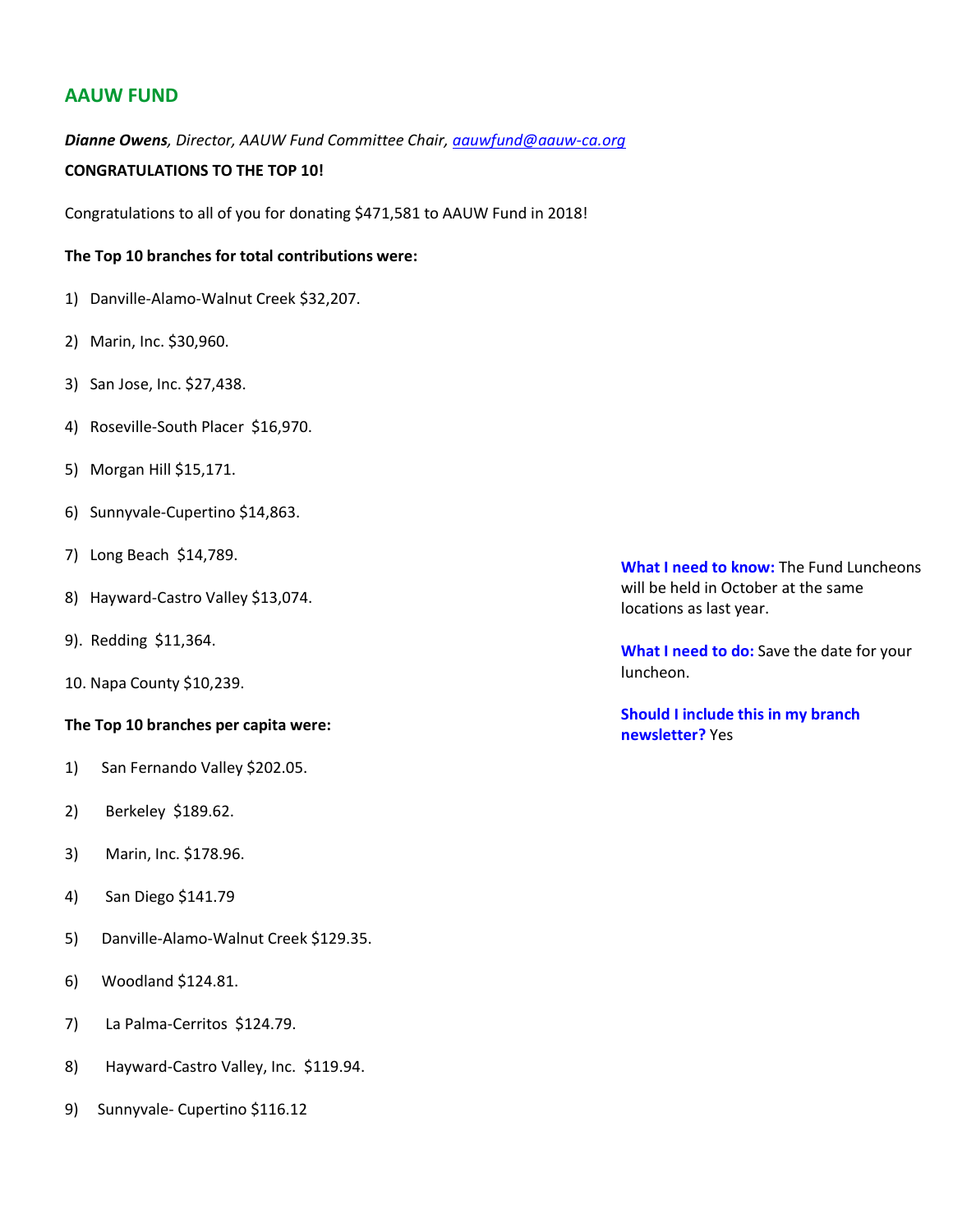#### 10) Long Beach, Inc. \$111.20

## **SAVE THE DATE FOR THE 2019 FUND LUNCHEONS:**

- Saturday, October 5: Basque Cultural Center, South San Francisco
- Sunday, October 6: Danville Crow Canyon Country Club
- Sunday, October 27: Seal Beach Old Ranch Country Club

All the details for registration will be in the August 2019 Board to Board. The price will remain at \$45 and the locations are the same as last year! The speakers will be the 2019-20 AAUW Fellows studying in California.

# **COLLEGE/UNIVERSITY (C/U) COMMITTEE**

## *Donna Lilly, C/U Committee Chair,* [donnalilly@roadrunner.com](mailto:donnalilly@roadrunner.com)

## **AWARD AAUW GRADUATION CORDS**

Now is the time to surprise your AAUW organization campus officers with a beautiful AAUW graduation cord to wear with their graduation gown the day they celebrate graduation on their campus. Cords are available to purchase for \$10 on the national website at [Shop AAUW.](https://bor.aauw-ca.org/sendy/l/892WZcugyyn7Dp4I7u2fztNQ/oteJUvk96ym9qNF7pc7v4g/8U8aHioUNLM0lNbRtYg8Tw) Plan a reception evening event or a pizza lunch to award AAUW e-student affiliates for their efforts in moving the mission of AAUW forward. Click [HERE](https://bor.aauw-ca.org/sendy/l/892WZcugyyn7Dp4I7u2fztNQ/VBafLC0cOUpCuApxYgc763OA/8U8aHioUNLM0lNbRtYg8Tw) for more ideas.

## **College & University Branch Chair Appointments**

May is the month for branch presidents and presidents-elect to appoint a chair or co-chairs to serve as College & University Branch Chair or Co-Chair for the 2019-2020 year. Currently, the 50 branch chairs in the state successfully collaborate with their local campuses with Start Smart workshops, recruit more than 900 free e-student affiliates, assist with Tech Trek camps, establish mentorship opportunities, promote and fund NCCWSL student attendees, film festivals and much more. Do you have questions? Contact Donna Lilly.

**What I need to know:** There are multiple ways branch C/U leaders can work with partner schools to involve students in AAUW's mission.

**What I need to do:** If you don't have a C/U Chair consider appointing one. If you have one consider honoring your AAUW campus organization at this graduation time.

**Should I include this in my branch newsletter?** No, this information is primarily for branch leaders.

## **COMMUNICATION**

*Sandi Gabe, Webteam Committee Chair[, Communications@aauw-ca.org](mailto:Communications@aauw-ca.org)*

## **DO YOU HAVE A RED PEN AND LIKE TO USE IT?**

Getting the message right is important and the communication team and webteam both use editors to tidy up our internal and external communications. If you have a flair for catching the stray comma, adding the perfect descriptor or can bring the perspective of a branch leader, we can use your help. You'll work with us monthly on the production of the Board to Board and periodically on reviewing website postings to assure accuracy and

**What I need to know:** The state Communications Committee has openings.

**What I need to do:** Submit an application.

#### **Should I include this in my branch**

**newsletter?** Yes, you might have interested branch members.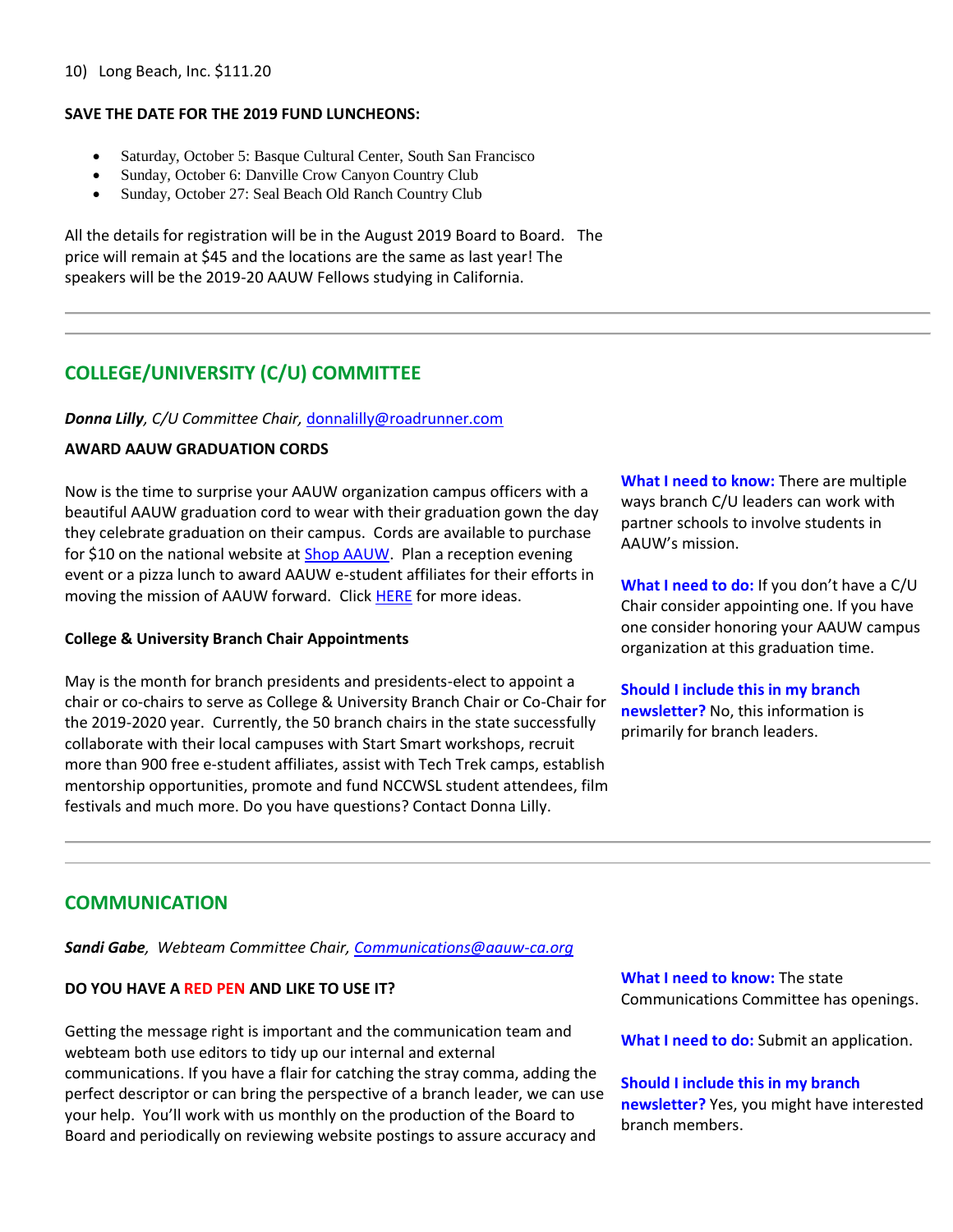consistency in messaging. Submit an application **HERE** to become part of the team.

### *Julika Barrett, AAUW CA Office Manager, [Office@aauw-ca.org](mailto:office@aauw-ca.org)*

#### **ANNOUNCEMENT! WE HAVE NEWLY ELECTED BRANCH BOARD MEMBERS**

The 2018 - 2019 AAUW fiscal year is coming to an end. Let AAUW California know who you have selected to lead your branch next year. The first step is to record your newly elected board members in the Branch Officer Report (BOR). The AAUW California online BOR system houses the information we use to communicate with branch officers.

Each current branch president and president-elect will receive an email with the location, login information, and instructions to enter their branch officer detail. Read the information carefully. All updates are due July 1, 2019.

The information you enter about your list of officers accomplishes three vital functions:

- Your BOR entries add to and correct our database of branch officers.
- Your accurate list of officers in the BOR provides the communication channel from AAUW California to your branch leaders. Board, Job-specific, email groups will receive important messages throughout the year.
- The BOR is used to create the annual printed and online state directory with contact information for specific board positions.

Please note that National AAUW has a separate membership list that does not connect to or update the BOR. Updating your branch officers' list in the BOR is not the same as reporting to National AAUW. For 2019-2020, please provide **newsletter?** No, this is primarily for branch your list to both entities. Also, note that National AAUW and AAUW California officers.do not collect the same information or communicate to the branches in the same way.

Remember to:

\*REVIEW\*

\*UPDATE\*

\*VERIFY\*

your BOR information so branch leaders receive timely and pertinent information. Keep your membership in the know.

Last year in 2018-2019 we had 100% BOR completion by July 1, 2018. Let's do it again in 2019!

**What I need to know:** Updates to the Branch Officer Report are due July 1st.

**What I need to do:** Respond to the email you receive from AAUW California and update your branch records.

**Should I include this in my branch**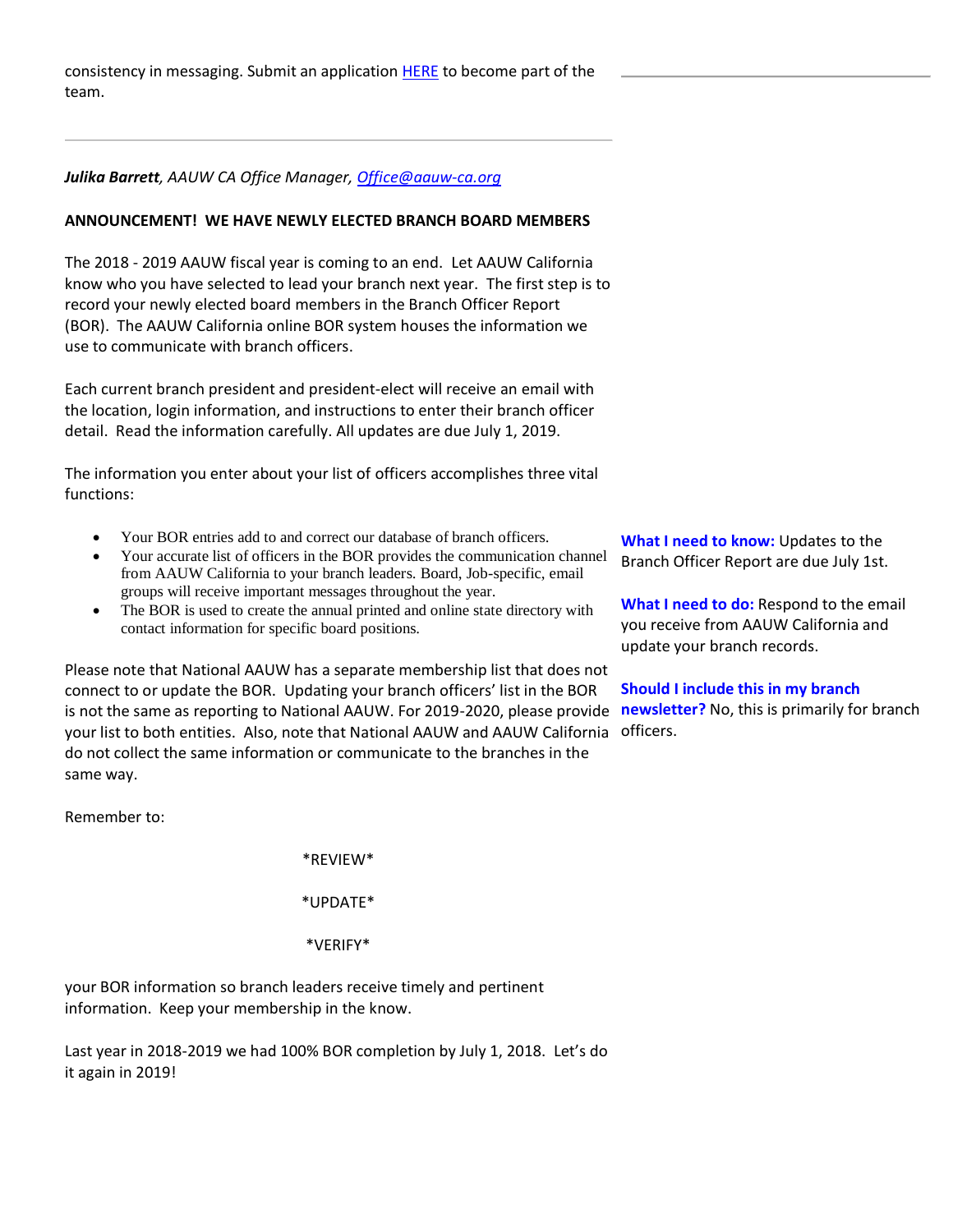## **FINANCIAL LITERACY**

#### *Bakula Maniar, Financial Literacy Committee Chair, [financialliteracy@aauw-ca.org](mailto:financialliteracy@aauw-ca.org)*

## **DO YOU KNOW AAUW-CALIFORNIA'S START SMART PROJECT IS GOING TO BE TEN YEARS OLD?**

Start Smart is a project of the Financial Literacy Program. The first training workshop of Start Smart was presented on May 15, 2010, in Las Positas College in Livermore. We surpassed our Community Action Grant's projected expectations a long time back.

AAUW's various branches, with the help of CU Partners, have presented more than 250 Start Smart workshops. It is an AAUW National program to teach salary negotiation skills to graduating college students. Start Smart's twohour workshop specifically teaches students negotiation skills which will increase their potential to earn higher salaries and benefits and in turn reduce the pay gap. 29 colleges throughout California have 3-year licenses to present Start Smart workshops which allows them to give multiple workshops during the contract term. This is a joint effort between Financial Literacy and CU partners.

[Financial Literacy Programs](https://bor.aauw-ca.org/sendy/l/892WZcugyyn7Dp4I7u2fztNQ/ZqMdWXTyfbwoaRzyCaFKYA/8U8aHioUNLM0lNbRtYg8Tw) new web pages will take you to the Start Smart program as well as Work Smart and Money Trek.

#### **MONEY TREK HAS BEEN REVAMPED!**

Are you looking for a program to engage high school and college students? This program contains six ready-to-deliver modules that are accompanied by a handout/workbook, examples and exercises and other resources that your branch can use to teach students basic financial skills. Each module can be presented in sixty to ninety minutes. The modules are designed to be presented in pairs.

Th[e workshop overview](https://bor.aauw-ca.org/sendy/l/892WZcugyyn7Dp4I7u2fztNQ/73am98IWG5o5AhcM8IWzBw/8U8aHioUNLM0lNbRtYg8Tw) provides a summary of the program and can be presented to your branch or Interbranch Council or program group interested in educating students in basic financial information.

**Modules 1 & 2** are perfect for high school students and establish the basic knowledge of Budgeting and Banking.

**Modules 3 & 4a and 4b** are focused on students entering college providing information about Credit and Borrowing, and How to Pay for College.

**Modules 5 & 6** are aimed at students in the last two years of college and encourage them to Save, Invest and begin thinking about Buying a Home. **What I need to know:** Financial programs are available online via AAUW California and AAUW National.

**What I need to do:** Download the Money Trek program to educate high school and college students about important financial skills. Consult the website for Start Smart and Work Smart workshops in your area.

**Should I include this in my branch newsletter?** No, this is primarily for branch planning.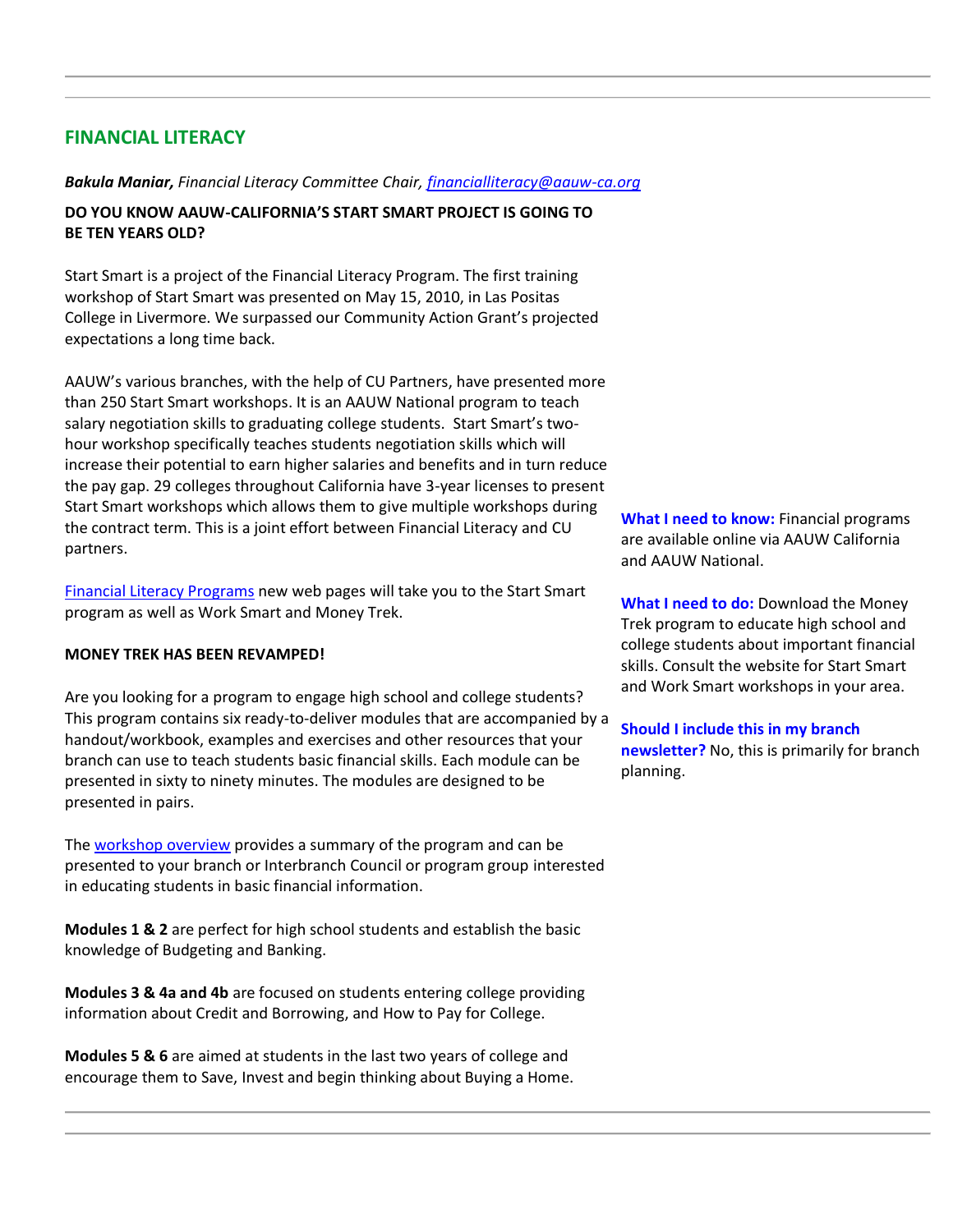# **NOMINATIONS & ELECTIONS**

## *Susan Negrete, Nominations & Elections Chair, [nominating@aauw-ca.org](mailto:nominating@aauw-ca.org)*

## **WOOHOOOO!!! IT'S THE MISSION TRAIN'S LAST STOP!**

### **TIME TO VOTE: Now through May 13, 2019**

AAUW California's 2019 election voting period ends 5/13/2019.

\*Key Reminders on the Voting Process\*

#### How do members vote?

- Every member can vote electronically or by phone (if a member is unable to vote online).
- Members without a valid email address received a postcard with instructions on how to vote online or by phone.

#### **What if members didn't get an email or postcard?**

- Call the AAUW California office at 916.448.7795 and vote by phone.
- Have your AAUW Member ID number ready if voting by phone.

#### **Know the candidates - be ready to vote!**

Clic[k HERE](https://bor.aauw-ca.org/sendy/l/892WZcugyyn7Dp4I7u2fztNQ/XHFdXaJziOVFvQazLiiuMw/8U8aHioUNLM0lNbRtYg8Tw) for candidates' application information.

#### **DON'T MISS THE TRAIN: Voting ends May 13, 2019**

#### *It's the Mission Train's FINAL CALL!*

*Share the news with your members that an engaged, vibrant AAUW is one where members stay informed and VOTE! Encourage your branch to complete their candidate research and VOTE!*

**What I need to know:** Voting for AAUW California Board Directors and Public Policy Priorities ends May 13, 2019.

**What I need to do:** Remind your members how and by when they need to vote.

**Should I include this in my branch newsletter?** No

## **PUBLIC POLICY**

*Nancy Mahr, Director, Public Policy Committee Chair, [publicpolicy@aauw-ca.org](mailto:PublicPolicy@aauw-ca.org)*

## **BE READY TO TAKE ACTION ON POLICY ISSUES**

At this time, our 2019 Legislative Agenda has not been finalized. The Public Policy Committee is working to complete the list of priority bills. As soon as it is complete, we will post it with a link on the website under Advocacy, Bill Tracking.

Our advocate, Shannon Smith-Crowley, develops the advocacy plan for each of our priority bills. She directs our Action Alerts and also lets the Public Policy

**What I need to know:** Branches are encouraged to have a Public Policy Chair and the AAUW California website has a link to a Bill Tracking site which contains the bills AAUW is either watching or supporting.

**What I need to do:** Appoint a Public Policy Chair if none exists.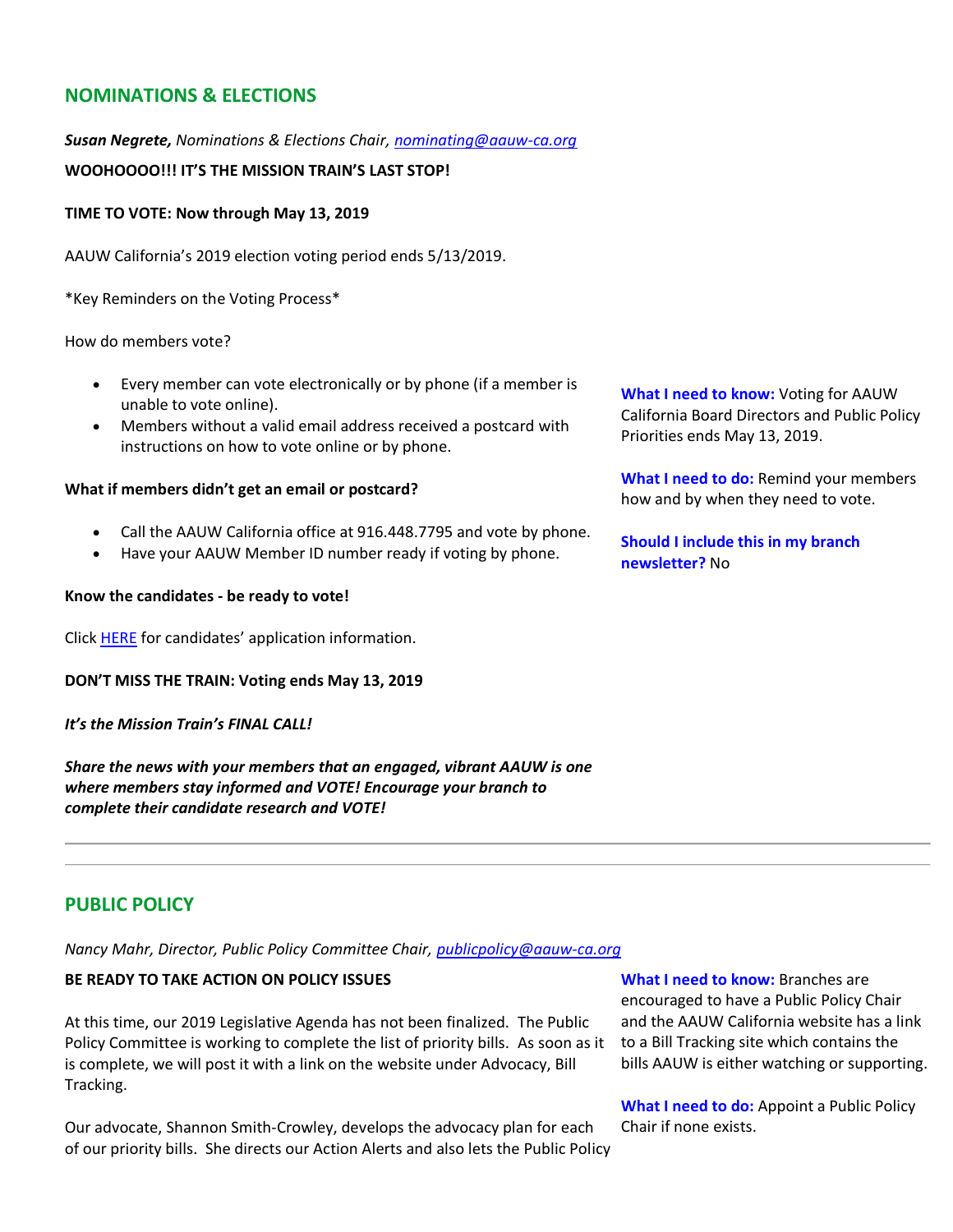Committee know when more branch and member action is needed, including which legislators should be contacted. Branches can be prepared to act when called upon by building some rapport with local legislative offices in advance. If the legislators already know what AAUW is and who you are, they will be more receptive when you ask for support on a bill.

If your branch doesn't have a Public Policy Chair, now is a good time to fill the position and ensure that your branch is a part of the effort to educate and take action to promote our mission. Find a person who finds issues and legislation exciting.

**Grassroots action moves our issues forward.**

**MEMBERSHIP**

*Deanna Arthur, Director and Charmen Goehring, Director, Membership Committee Co-Chairs[, membership@aauw-ca.org](mailto:membership@aauw-ca.org)*

## **MEMBERSHIP IS THE NEVER ENDING JOB. YOU FIND NEW MEMBERS, YOU NURTURE NEW MEMBERS, AND YOU APPLAUD CONTINUING MEMBERS**

This year many branches have opted to join the MPP (Member Payment Program), which allows their members to pay dues securely and conveniently online. Along with this opt-in comes a plethora of questions. We are here to assist you as you travel these uncharted waters. Please email us at [membership@aauw-ca.org](mailto:membership@aauw-ca.org) with any questions.

If you haven't opted into MPP, continue your same renewal process.

Members not joining a branch and therefore not paying branch dues can still be registered via MPP, but the state dues must be sent directly to the AAUW California office. The state dues are \$20 for regular members and \$10 for student affiliates. There is currently no avenue to do this via MPP (Member Payment Plan). This has been our most frequently asked question in April.

Wishing all of you a swift and easy renewal process.

**What I need to know:** Do we have members who are not paying for branch dues?

**What I need to do:** Send the State dues to the AAUW California office.

**Should I include this in my branch newsletter?** No, this information is primarily for Membership Treasurers.

#### **SPEECH TREK**

*Marlene Cain, AAUW California Speech Trek Coordinator, [speechtrek@aauw-ca.org](mailto:speechtrek@aauw-ca.org)*

## **CAN YOU "HANDLERY" THE TRUTH?**

Kudos and congratulations to the following three branches--Poway-Penasquitos, Morgan Hill and Roseville-South Placer--whose contestants advanced to the State Finals at the 2019 Eleanor Stem Allen Memorial Speech Trek competition held last month at the annual AAUW California meeting at the Handlery Hotel in San Diego.

**What I need to know:** The topic for the 2020 Speech Trek has been announced.

**What I need to do:** Share it with your branch.

**Should I include this in my branch newsletter?** Not yet.

.